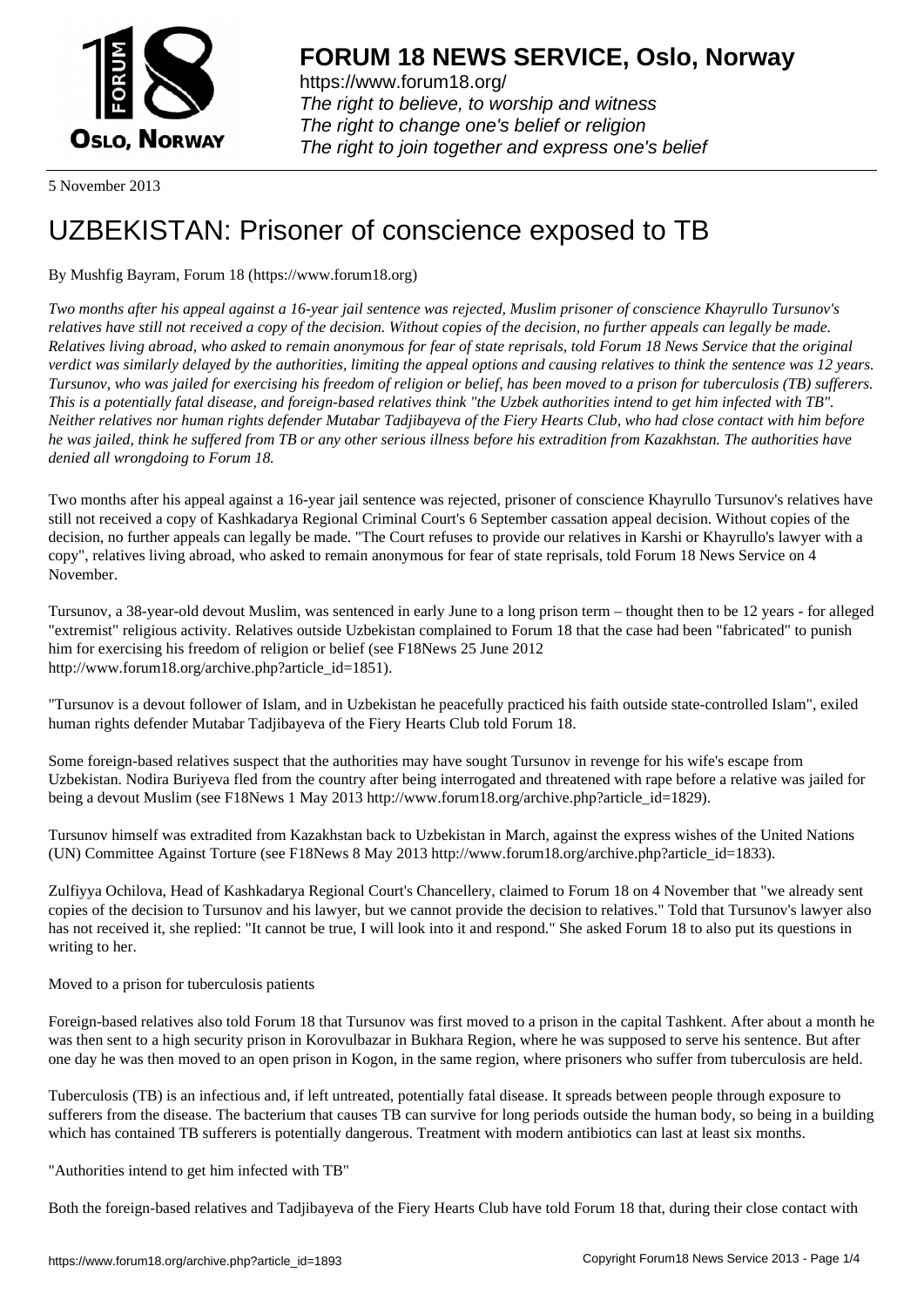The foreign-based relatives stated that "we remember that, before he was arrested in Kazakhstan and taken to Uzbekistan, he did not show signs of TB or any other serious disease." They "suspect that the Uzbek authorities intend to get him infected with TB".

Tadjibayeva of the Fiery Hearts Club also noted that there was no mention in any official correspondence she saw, involving the UN or the Kazakh authorities, of Tursunov suffering from TB or another serious disease.

Prison authorities explained the move to relatives and Tursunov's lawyer by stating that he had been diagnosed with TB. Foreign-based relatives complained to Forum 18 that they are afraid that Tursunov may become infected with TB, as he was "in the same barracks with several hundred prisoners among whom many have a serious form of TB".

A prison official who identified himself as Acting Prison Governor Rustam Sharapov, asked why Tursunov was moved to his open prison, told Forum 18 on 4 November that "all the inmates who are in our prison have various degrees of TB, and because he was diagnosed with it he was moved here".

No TB treatment?

The foreign-based relatives complained to Forum 18 that other relatives found, during a visit to the prison in mid-September, that Tursunov had severe headaches. He was also not being given any medication to treat his headaches or his alleged TB. "We don't know whether or not he really has TB, but even if he has he is not being treated for it," they complained.

Prison official Sharapov adamantly denied this. "We definitely treat everybody, and for this we even receive medication in the form of humanitarian aid from Tashkent."

"Torture and inhuman treatment"?

Foreign-based relatives also told Forum 18 that they fear that Tursunov "may be subjected to torture and inhumane treatment" in the prison. After a prison visit by a relative, they suspect that "he may have been threatened not to complain about his prison conditions and treatment".

Prison official Sharapov denied any inhumane treatment of Tursunov. "By no means do we threaten or beat the inmates," he claimed to Forum 18. Torture in Uzbekistan continues to be "routine", the UN Committee Against Torture has found (see F18News 14 August 2012 http://www.forum18.org/Archive.php?article\_id=1732).

Punishment cell, appeals blocked

Foreign-based relatives told Forum 18 that Tursunov, within less than four months in Kogon prison, has been twice put in a punishment cell. This has allegedly been for breaking prison regulations. "We are afraid that the prison authorities may be thinking of increasing his sentence," relatives said. "We know that prison authorities often put inmates they dislike in a punishment cell several times before increasing their sentence."

They also state that appeals Tursunov wrote against his sentence and his treatment in the prison apparently "did not leave the boundaries of the prison, and were kept by the prison authorities".

Prison official Sharapov did not wish to discuss these issues with Forum 18, referring all further questions to the Department of Execution of Punishments in Tashkent

Tursunov, a devout Muslim, may also be being denied his right to practice his faith. Uzbekistan continues to limit the freedom of religion or belief of all prisoners, whatever their religion or belief. For example, relatives of imprisoned Muslim prisoners of conscience, jailed for exercising their religious freedom, told Forum 18 that prisoners "cannot openly pray, or read any Muslim literature - even the Koran" (see F18News 7 May 2013 http://www.forum18.org/archive.php?article\_id=1832).

Tursunov's prison address is:

Khayrullo Tursunov

UYa 64/62

Konchilar Street 1

g. Kogon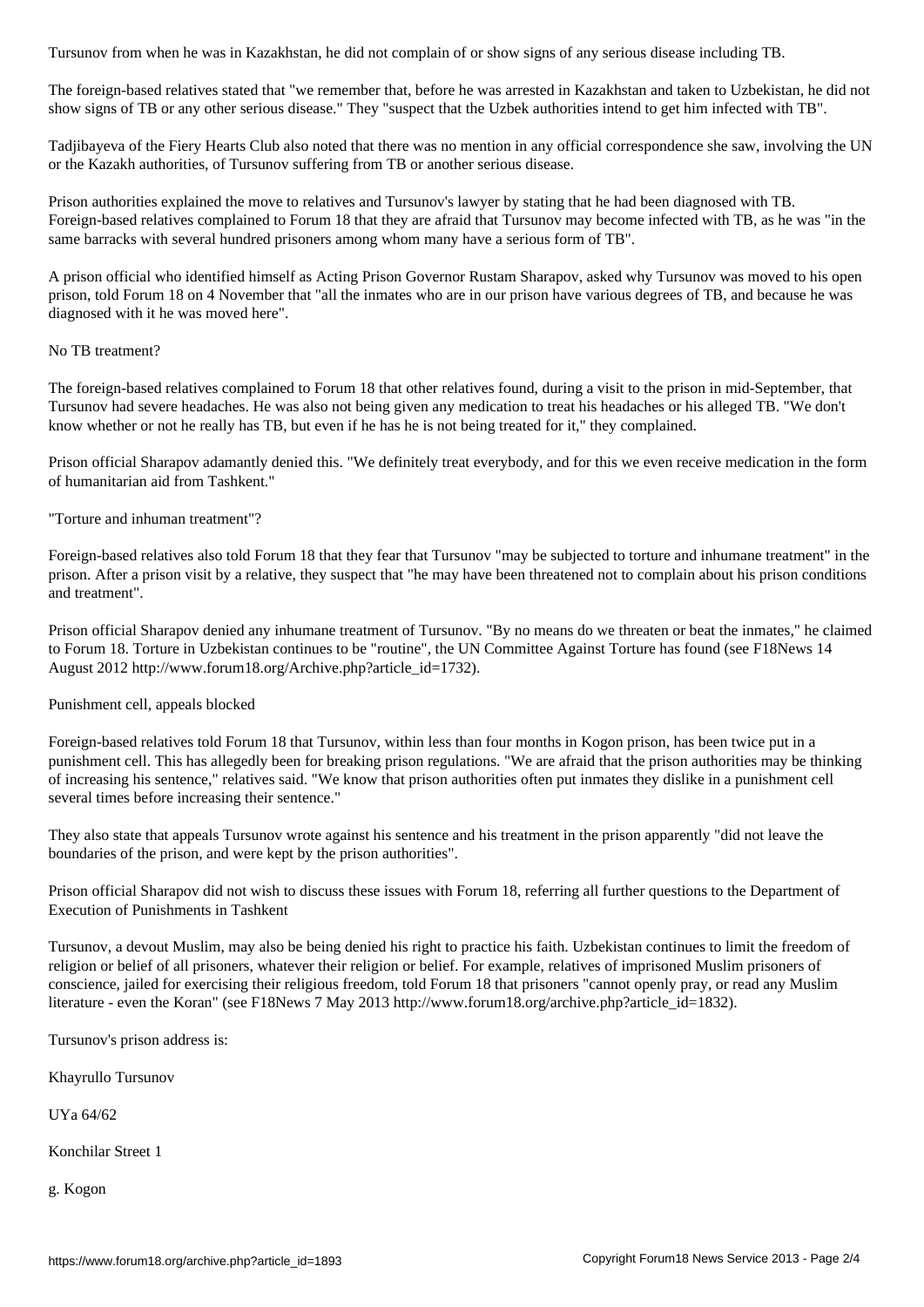Uzbekistan

Decision also not provided in original post-extradition case

The Chair of the Criminal Court in the southern city of Karshi [Qarshi], Judge Arif Elmurodov, sentenced Tursunov to a 16 year jail term on 6 June. Elmurodov in his decision categorised Tursunov as an "especially dangerous repeat offender", and ordered that his jail term be counted from 7 April 2012, and that he be put in a high security prison.

At that time officials refused to give details of the trial and sentence to relatives and Forum 18, and it was thought the jail sentence was for 12 years (see F18News 25 June 2012 http://www.forum18.org/archive.php?article\_id=1851).

The foreign-based relatives told Forum 18 that, originally, they received the information that Tursunov was given a 12-year jail term. At the end of the final hearing on 6 June, one of Tursunov's sisters fainted, so the other relatives present took her outside. While they were outside, Judge Elmurodov read out his 16-year sentence – but a court official told the relatives the sentence was 12 years.

The relatives did not know until mid-July, when Tursonov's lawyer was given a copy of the decision, that the jail term was 16 years. The 6 June decision, seen by Forum 18, gave Tursunov 10 days to file an appeal – but this was impossible as his lawyer was not given the decision in time.

The only option open in the "justice" system was for a cassation appeal to be made. As noted above, this was turned down on 6 September – and once again the decision has not been given to the lawyer or relatives.

## Denials and evasions

Judge Elmurodov "is on holiday", a Karshi court official told Forum 18 on 4 November. He referred Forum 18 to acting Chair Judge Otabek Mustafayev. Asked why the original June decision was given to the relatives so late, Mustafayev claimed: "The Court is not obliged to provide the relatives with a copy of the decision." He claimed that Tursunov himself and the Judge who sentenced him were given copies.

Judge Mustafayev also denied that the Court misinformed relatives about the length of the jail term. "The Court gave correct information to the relatives," he claimed. It is unclear what evidence Mustafayev had for his claim.

Asked why Tursunov was given such a severe punishment, Mustafayev refused to comment. In contrast to his claim to know the details of how relatives were informed of the sentence, he claimed that he is "not familiar with the details of the case". He added that "no one else will give any comments over the phone", without stating why.

Asked why Tursunov, who had been sentenced to a high security prison, was moved to an open prison with TB patients, Mustafayev referred Forum 18 to the prison authorities.

Christian prisoner of conscience

The only currently known non-Muslim prisoner of conscience jailed for practicing their faith is Tohar Haydarov. The Baptist is serving a 10-year sentence on alleged drugs charges, which his fellow church members insist were fabricated (see F18News 2 August 2011 http://www.forum18.org/archive.php?article\_id=1600).

Haydarov - who marked his 31st birthday in prison on 24 October - has no chance for an amnesty or early release, "because he was charged for alleged drug possession, and there is no pardon for that kind of charge", his fellow Baptists told Forum 18 from Tashkent.

"Every two months we visit him," Baptists state, "and the last time we found out that because of back pain he was confined to the prison." Haydarov "cannot go into town for work with other prisoners which can be depressing for him. He did not speak of having any problems with the prison authorities or inmates."

Haydarov's prison address is:

Tohar Haydarov

UYa 64/49

otryad 13